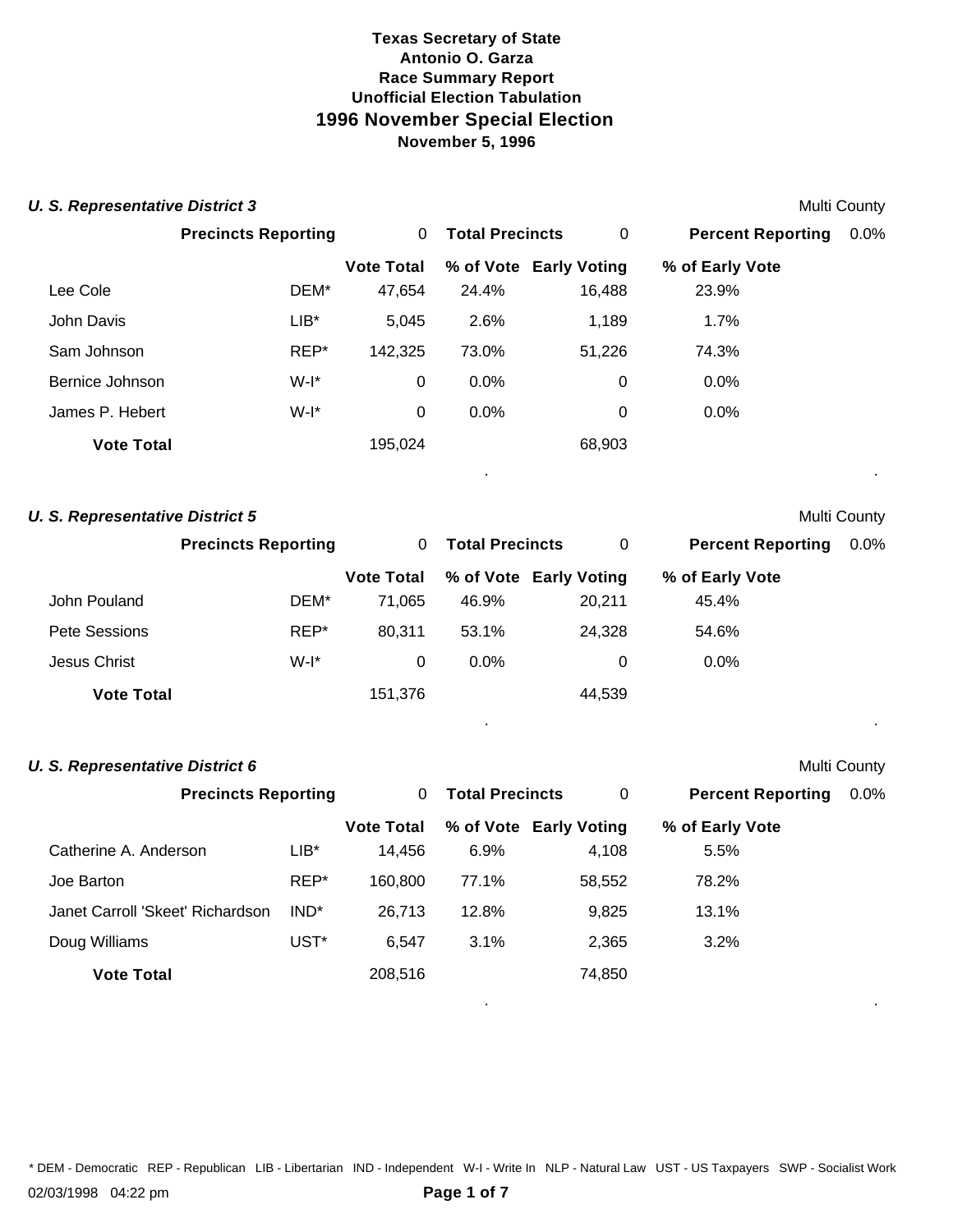|                         | <b>U. S. Representative District 7</b>                               |                  |                   |                        |                        |                          | <b>Single County</b> |
|-------------------------|----------------------------------------------------------------------|------------------|-------------------|------------------------|------------------------|--------------------------|----------------------|
|                         | <b>Precincts Reporting</b>                                           |                  | 0                 | <b>Total Precincts</b> | $\pmb{0}$              | <b>Percent Reporting</b> | 0.0%                 |
|                         |                                                                      |                  | <b>Vote Total</b> |                        | % of Vote Early Voting | % of Early Vote          |                      |
| <b>Bill Archer</b>      |                                                                      | REP*             | 151,997           | 81.4%                  | 34,293                 | 83.9%                    |                      |
| Gene Hsiao              |                                                                      | IND*             | 3,895             | 2.1%                   | 695                    | 1.7%                     |                      |
| Al J.K. Siegmund        |                                                                      | DEM*             | 28,186            | 15.1%                  | 5,384                  | 13.2%                    |                      |
|                         | Robert R. (Randy) Sims, Jr.                                          | IND <sup>*</sup> | 2,722             | 1.5%                   | 483                    | 1.2%                     |                      |
|                         | <b>Vote Total</b>                                                    |                  | 186,800           |                        | 40,855                 |                          |                      |
|                         | <b>U. S. Representative District 8</b>                               |                  |                   |                        |                        |                          | Multi County         |
|                         | <b>Precincts Reporting</b>                                           |                  | 0                 | <b>Total Precincts</b> | 0                      | <b>Percent Reporting</b> | 0.0%                 |
|                         |                                                                      |                  | <b>Vote Total</b> |                        | % of Vote Early Voting | % of Early Vote          |                      |
| Kevin Brady             |                                                                      | REP*             | 80,334            | 41.5%                  | 22,219                 | 43.2%                    |                      |
| Gene Fontenot           |                                                                      | REP*             | 75,398            | 38.9%                  | 20,677                 | 40.2%                    |                      |
| <b>Robert Musemeche</b> |                                                                      | DEM*             | 11,688            | 6.0%                   | 2,602                  | 5.1%                     |                      |
|                         | Cynthia (CJ) Newman                                                  | DEM*             | 26,246            | 13.6%                  | 5,981                  | 11.6%                    |                      |
|                         | <b>Vote Total</b>                                                    |                  | 193,666           |                        | 51,479                 |                          |                      |
|                         |                                                                      |                  |                   |                        |                        |                          |                      |
|                         | <b>U. S. Representative District 9</b><br><b>Precincts Reporting</b> |                  | 0                 | <b>Total Precincts</b> | $\pmb{0}$              |                          | Multi County<br>0.0% |
|                         |                                                                      |                  |                   |                        |                        | <b>Percent Reporting</b> |                      |
|                         |                                                                      |                  | <b>Vote Total</b> |                        | % of Vote Early Voting | % of Early Vote          |                      |
| Nick Lampson            |                                                                      | DEM*             | 83,781            | 44.1%                  | 33,320                 | 46.8%                    |                      |
| Geraldine Sam           |                                                                      | DEM*             | 17,886            | 9.4%                   | 4,977                  | 7.0%                     |                      |
| Steve Stockman          |                                                                      | REP*             | 88,171            | 46.4%                  | 32,835                 | 46.2%                    |                      |

\* DEM - Democratic REP - Republican LIB - Libertarian IND - Independent W-I - Write In NLP - Natural Law UST - US Taxpayers SWP - Socialist Work

**Vote Total** 189,838 71,132

. .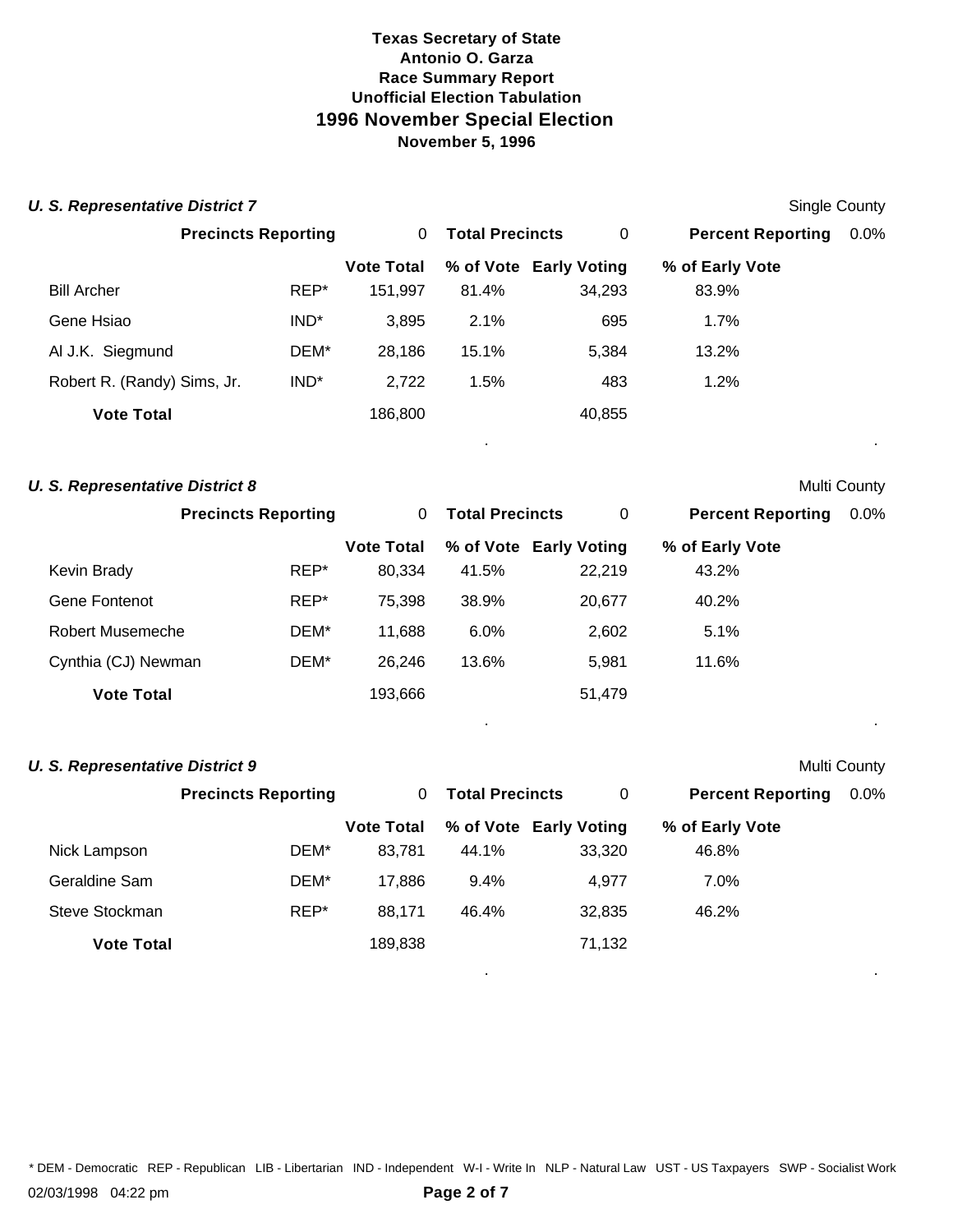| <b>U. S. Representative District 18</b> |                            |                   |                        |                        |                          | <b>Single County</b> |
|-----------------------------------------|----------------------------|-------------------|------------------------|------------------------|--------------------------|----------------------|
|                                         | <b>Precincts Reporting</b> | 0                 | <b>Total Precincts</b> | $\mathbf 0$            | <b>Percent Reporting</b> | 0.0%                 |
|                                         |                            | <b>Vote Total</b> |                        | % of Vote Early Voting | % of Early Vote          |                      |
| Jerry Burley                            | REP*                       | 7,876             | 5.7%                   | 1,529                  | 7.8%                     |                      |
| Mike Lamson                             | DEM*                       | 4,411             | 3.2%                   | 670                    | 3.4%                     |                      |
| Sheila Jackson Lee                      | DEM*                       | 106,097           | 77.1%                  | 14,037                 | 71.3%                    |                      |
| Larry White                             | REP*                       | 13,955            | 10.1%                  | 2,504                  | 12.7%                    |                      |
| George A. Young                         | REP*                       | 5,332             | 3.9%                   | 941                    | 4.8%                     |                      |
| <b>Vote Total</b>                       |                            | 137,671           |                        | 19,681                 |                          |                      |
| <b>U. S. Representative District 22</b> |                            |                   |                        |                        |                          | Multi County         |
|                                         | <b>Precincts Reporting</b> | $\mathbf 0$       | <b>Total Precincts</b> | $\mathbf 0$            | <b>Percent Reporting</b> | 0.0%                 |
|                                         |                            | <b>Vote Total</b> |                        | % of Vote Early Voting | % of Early Vote          |                      |
| Scott Douglas Cunningham                | DEM*                       | 59,029            | 31.9%                  | 13,679                 | 27.7%                    |                      |
| Tom DeLay                               | REP*                       | 126,054           | 68.1%                  | 35,641                 | 72.3%                    |                      |
| <b>Vote Total</b>                       |                            | 185,083           |                        | 49,320                 |                          |                      |
| <b>U. S. Representative District 24</b> |                            |                   |                        |                        |                          | Multi County         |
|                                         | <b>Precincts Reporting</b> | 0                 | <b>Total Precincts</b> | $\mathbf 0$            | <b>Percent Reporting</b> | 0.0%                 |
|                                         |                            | <b>Vote Total</b> |                        | % of Vote Early Voting | % of Early Vote          |                      |
| <b>Martin Frost</b>                     | DEM*                       | 77,847            | 55.8%                  | 29,877                 | 59.1%                    |                      |
| <b>Ed Harrison</b>                      | REP*                       | 54,551            | 39.1%                  | 19,031                 | 37.7%                    |                      |
| Marion Jacob                            | DEM*                       | 4,656             | 3.3%                   | 1,145                  | 2.3%                     |                      |
| Dale Mouton                             | $IND^*$                    | 2,574             | 1.8%                   | 493                    | 1.0%                     |                      |
| <b>Fred Hank</b>                        | $W-I^*$                    | 0                 | 0.0%                   | $\mathbf 0$            | 0.0%                     |                      |

\* DEM - Democratic REP - Republican LIB - Libertarian IND - Independent W-I - Write In NLP - Natural Law UST - US Taxpayers SWP - Socialist Work

. .

Martin Frost **W-1\*** 0 0.0% 0 0.0% 0.0%

**Vote Total** 139,628 50,546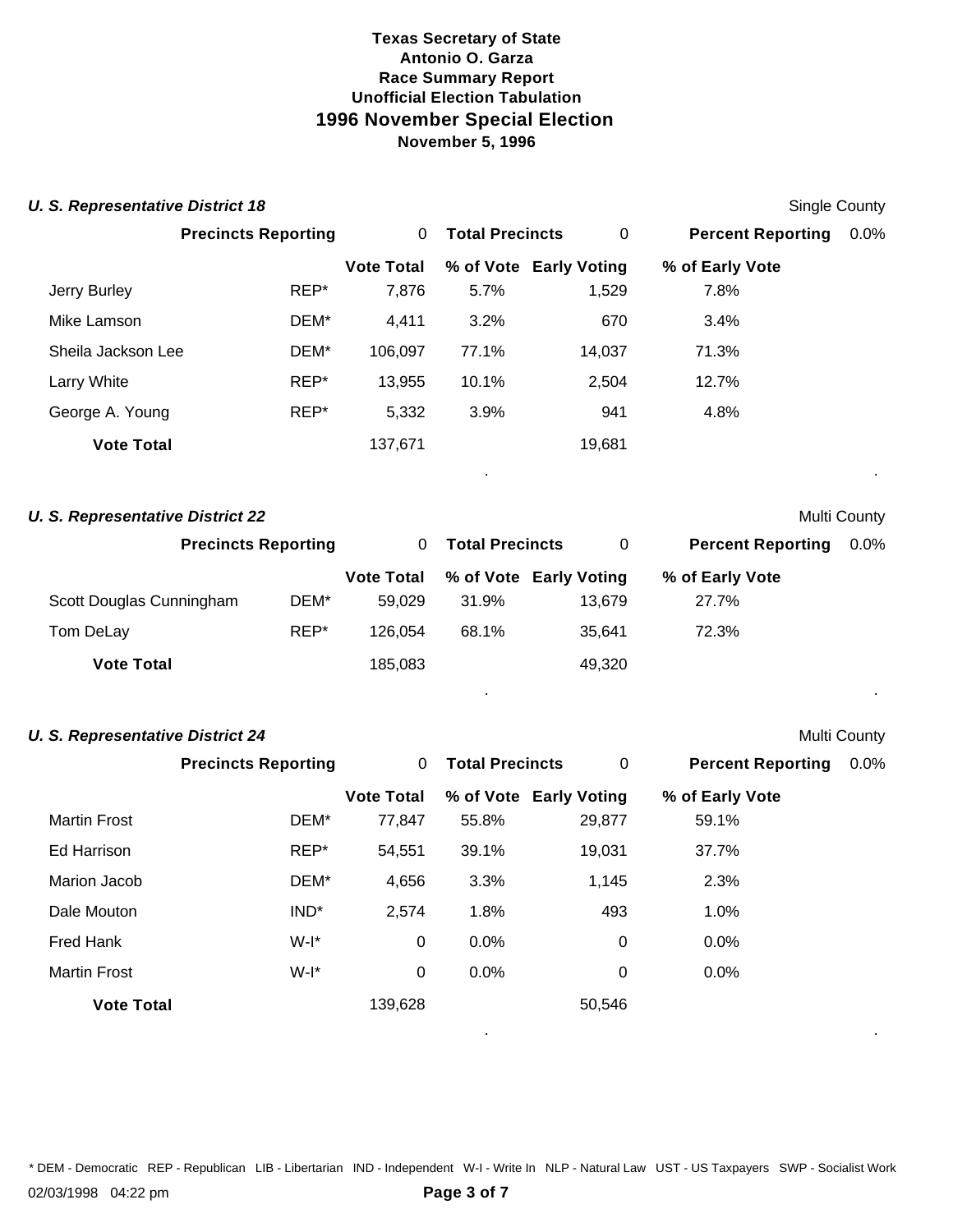### **U. S. Representative District 25** Single County

|                       | <b>Precincts Reporting</b> | 0                 | <b>Total Precincts</b> | 0                      | <b>Percent Reporting</b> | 0.0% |
|-----------------------|----------------------------|-------------------|------------------------|------------------------|--------------------------|------|
|                       |                            | <b>Vote Total</b> |                        | % of Vote Early Voting | % of Early Vote          |      |
| Ken Bentsen           | DEM*                       | 43,693            | 34.0%                  | 8,467                  | 32.4%                    |      |
| <b>Beverley Clark</b> | DEM*                       | 21,698            | 16.9%                  | 3,503                  | 13.4%                    |      |
| Dotty Quinn Collins   | REP*                       | 561               | 0.4%                   | 136                    | 0.5%                     |      |
| John Devine           | REP*                       | 9,070             | 7.1%                   | 2,354                  | 9.0%                     |      |
| Jerry Freiwirth       | SWP*                       | 268               | 0.2%                   | 43                     | 0.2%                     |      |
| Ken G. Mathis         | REP*                       | 3,649             | 2.8%                   | 816                    | 3.1%                     |      |
| Dolly Madison McKenna | REP*                       | 21,898            | 17.1%                  | 4,299                  | 16.5%                    |      |
| Ron (RC) Meinke       | REP*                       | 997               | 0.8%                   | 201                    | 0.8%                     |      |
| Lloyd W. Oliver       | REP*                       | 826               | 0.6%                   | 204                    | 0.8%                     |      |
| <b>Brent Perry</b>    | REP*                       | 16,737            | 13.0%                  | 4,633                  | 17.7%                    |      |
| John M. Sanchez       | REP*                       | 8,983             | 7.0%                   | 1,464                  | 5.6%                     |      |
| <b>Vote Total</b>     |                            | 128,380           |                        | 26,120                 |                          |      |

. .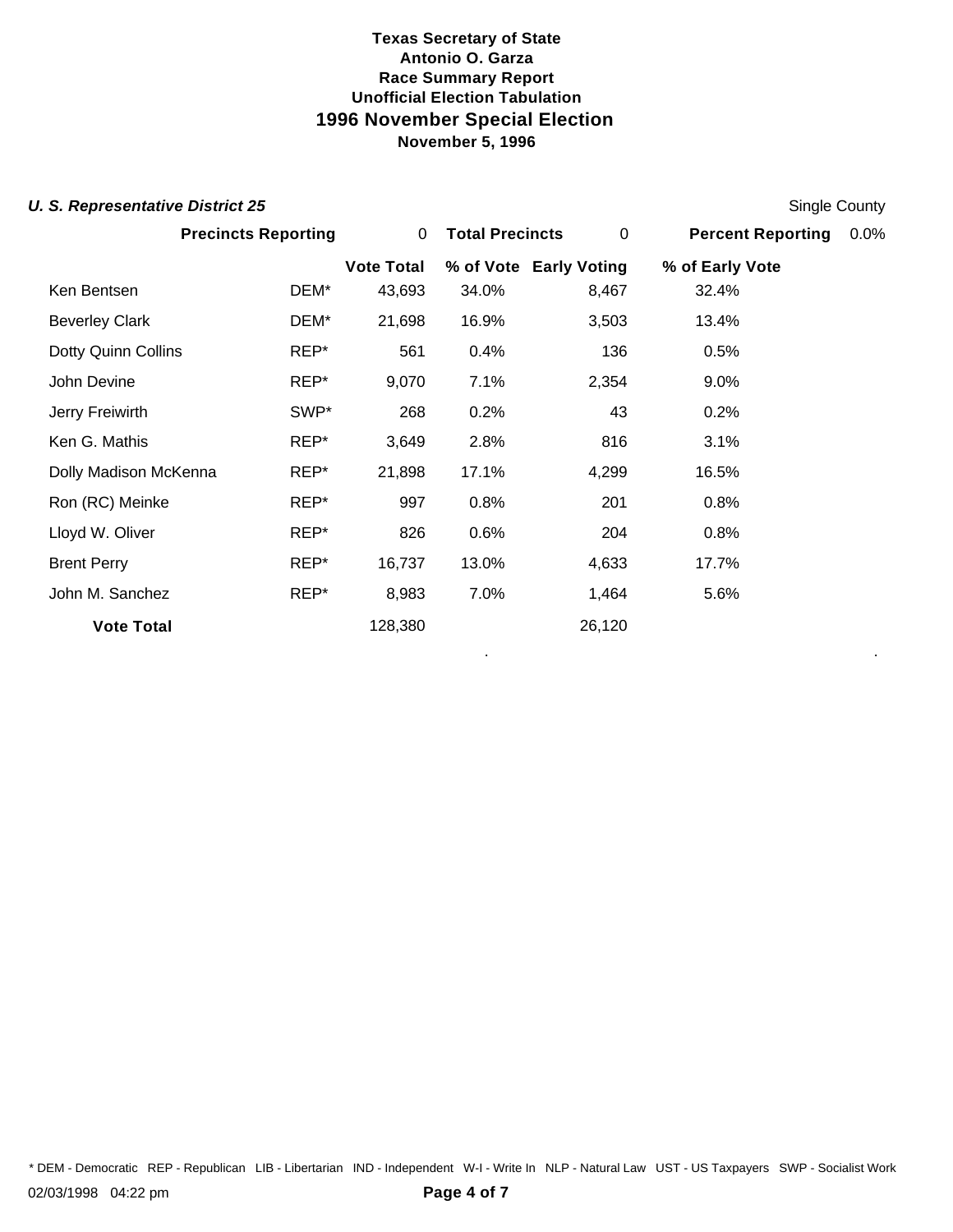#### **U. S. Representative District 26** Multi County

|                       | <b>Precincts Reporting</b> | 0                 | <b>Total Precincts</b> | 0                      | <b>Percent Reporting</b> | 0.0% |
|-----------------------|----------------------------|-------------------|------------------------|------------------------|--------------------------|------|
|                       |                            | <b>Vote Total</b> |                        | % of Vote Early Voting | % of Early Vote          |      |
| Dick Armey            | REP*                       | 163,708           | 73.6%                  | 57,853                 | 74.5%                    |      |
| Jerry Frankel         | DEM*                       | 58,623            | 26.4%                  | 19,807                 | 25.5%                    |      |
| Dick Amrey            | W-I*                       | 0                 | 0.0%                   | $\boldsymbol{0}$       | 0.0%                     |      |
| Loren Wienstein       | W-I*                       | 0                 | 0.0%                   | $\mathbf 0$            | 0.0%                     |      |
| Ron Paul              | W-I*                       | 0                 | 0.0%                   | $\mathbf 0$            | 0.0%                     |      |
| <b>Chester Hollis</b> | W-I*                       | 0                 | 0.0%                   | $\mathbf 0$            | 0.0%                     |      |
| Erich Von Colberg     | W-I*                       | 0                 | 0.0%                   | $\mathbf 0$            | 0.0%                     |      |
| Ray Anderson          | W-I*                       | 0                 | 0.0%                   | 0                      | 0.0%                     |      |
| <b>Martin Frost</b>   | W-I*                       | 0                 | 0.0%                   | $\mathbf 0$            | 0.0%                     |      |
| Kenny Marchant        | W-I*                       | 0                 | 0.0%                   | 0                      | 0.0%                     |      |
| <b>Robert McCluky</b> | $W-I^*$                    | 0                 | 0.0%                   | 0                      | 0.0%                     |      |
| <b>Vote Total</b>     |                            | 222,331           |                        | 77,660                 |                          |      |
|                       |                            |                   |                        |                        |                          |      |

### **U. S. Representative District 29** Single County

. .

. .

|                   | <b>Precincts Reporting</b> | 0                 | <b>Total Precincts</b> | 0                      | <b>Percent Reporting</b> | $0.0\%$ |
|-------------------|----------------------------|-------------------|------------------------|------------------------|--------------------------|---------|
|                   |                            | <b>Vote Total</b> |                        | % of Vote Early Voting | % of Early Vote          |         |
| Gene Green        | DEM*                       | 61.872            | 67.4%                  | 8.945                  | 65.1%                    |         |
| Jack W. Klinger   | UST <sup>*</sup>           | 1.344             | 1.5%                   | 214                    | $1.6\%$                  |         |
| Jack Rodriguez    | REP*                       | 28,535            | 31.1%                  | 4.587                  | 33.4%                    |         |
| <b>Vote Total</b> |                            | 91,751            |                        | 13,746                 |                          |         |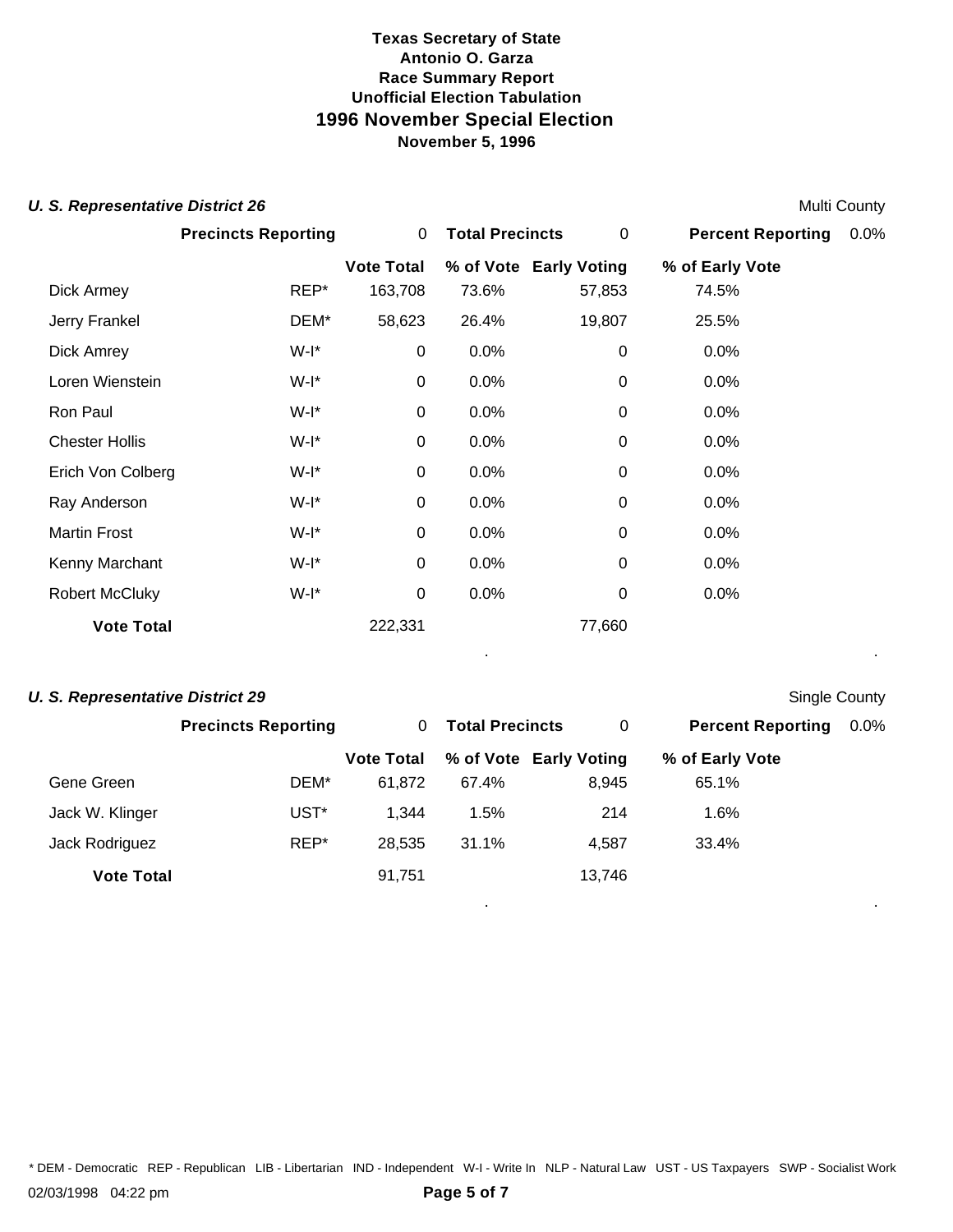#### **U. S. Representative District 30** Single County and **Single County of Single County** Single County

|                       | <b>Precincts Reporting</b> | 0                 | <b>Total Precincts</b> | 0                      | <b>Percent Reporting</b> | 0.0% |  |
|-----------------------|----------------------------|-------------------|------------------------|------------------------|--------------------------|------|--|
|                       |                            | <b>Vote Total</b> |                        | % of Vote Early Voting | % of Early Vote          |      |  |
| Marvin E. Crenshaw    | DEM*                       | 7,765             | 6.9%                   | 2,257                  | 6.4%                     |      |  |
| Ada Granado           | $IND^*$                    | 1,278             | 1.1%                   | 266                    | 0.8%                     |      |  |
| Stevan A. Hammond     | IND <sup>*</sup>           | 468               | 0.4%                   | 132                    | 0.4%                     |      |  |
| Lisa Hembry           | $IND^*$                    | 3,501             | 3.1%                   | 966                    | 2.7%                     |      |  |
| John Hendry           | REP*                       | 20,664            | 18.3%                  | 7,541                  | 21.3%                    |      |  |
| Eddie Bernice Johnson | DEM*                       | 61,723            | 54.6%                  | 19,465                 | 55.0%                    |      |  |
| Lisa Kitterman        | REP*                       | 7,761             | 6.9%                   | 2,179                  | 6.2%                     |      |  |
| James L. Sweatt       | DEM*                       | 9,909             | 8.8%                   | 2,614                  | 7.4%                     |      |  |
| John Hendry           | W-I*                       | 0                 | 0.0%                   | 0                      | 0.0%                     |      |  |
| Edith B Johnson       | W-I*                       | 0                 | $0.0\%$                | 0                      | 0.0%                     |      |  |
| E. Johnson            | W-I*                       | 0                 | 0.0%                   | 0                      | 0.0%                     |      |  |
| <b>Vote Total</b>     |                            | 113,069           |                        | 35,420                 |                          |      |  |
|                       |                            |                   |                        |                        |                          |      |  |

### **State Senator, District 28 - Unexpired Term** Multi County

. .

. .

|                        | <b>Precincts Reporting</b> | 0                 | <b>Total Precincts</b> | 0                      | <b>Percent Reporting</b> | $0.0\%$ |
|------------------------|----------------------------|-------------------|------------------------|------------------------|--------------------------|---------|
|                        |                            | <b>Vote Total</b> |                        | % of Vote Early Voting | % of Early Vote          |         |
| Dick Bowen             | REP*                       | 4,066             | 2.7%                   | 1,590                  | 3.3%                     |         |
| Robert Duncan          | REP*                       | 45,320            | 30.5%                  | 15,521                 | 31.8%                    |         |
| Monte Hasie            | $REP^*$                    | 13,306            | 9.0%                   | 4,162                  | 8.5%                     |         |
| Tim Lambert            | $REP^*$                    | 18,866            | 12.7%                  | 5,653                  | 11.6%                    |         |
| David R. Langston      | DEM*                       | 36,066            | 24.3%                  | 10,757                 | 22.0%                    |         |
| Lorenzo 'Bubba' Sedeno | DEM*                       | 12,447            | 8.4%                   | 3,685                  | 7.5%                     |         |
| Gary L. Watkins        | DEM*                       | 18,527            | 12.5%                  | 7,485                  | 15.3%                    |         |
| <b>Vote Total</b>      |                            | 148,598           |                        | 48,853                 |                          |         |